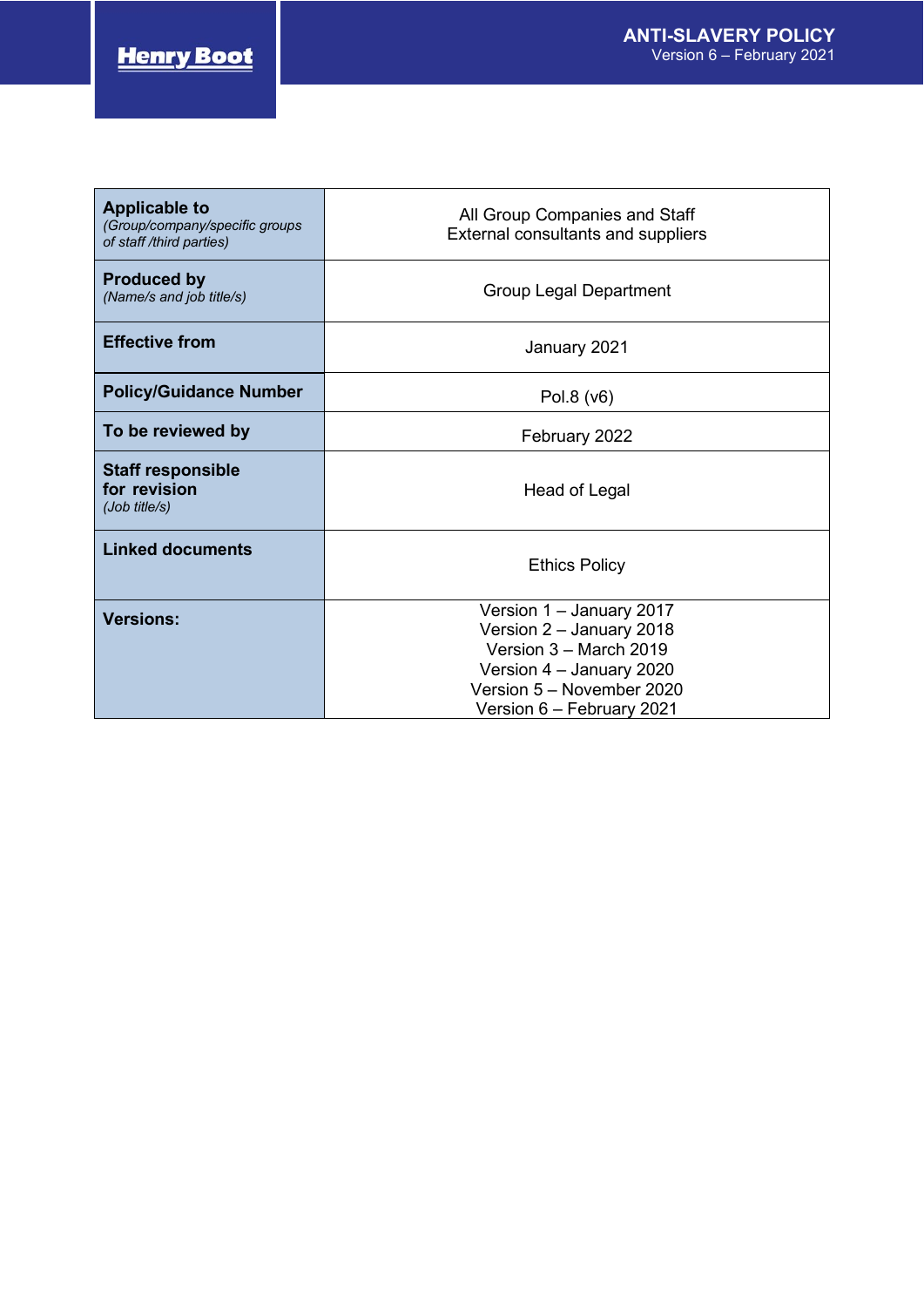#### **THIS POLICY APPLIES TO ALL MEMBERS OF THE WORKFORCE OF THE HENRY BOOT PLC GROUP OF COMPANIES ('the Group')**

# **Contents**

| 2. |  |
|----|--|
|    |  |
|    |  |
|    |  |
| 6. |  |
|    |  |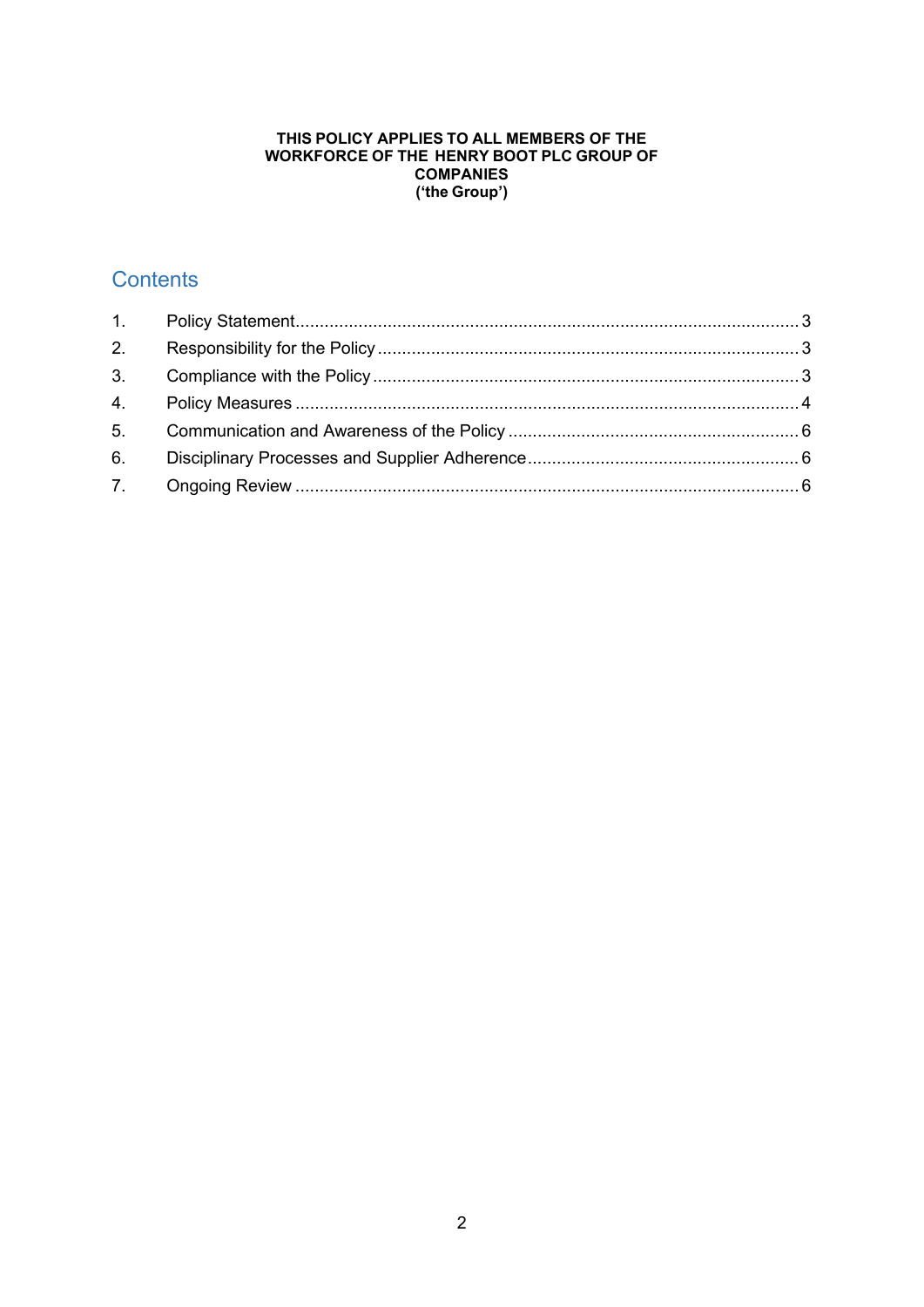## <span id="page-2-0"></span>1. Policy Statement

- 1.1 Modern slavery is a crime and a gross violation of fundamental human rights. It takes various forms, such as slavery, servitude, forced and compulsory labour and human trafficking, all of which have in common the deprivation of a person's liberty by another in order to exploit them for personal or commercial gain. We have a zero-tolerance approach to modern slavery and we are committed to acting ethically and with integrity in all our business dealings and relationships and to implementing and enforcing effective systems and controls to ensure modern slavery is not taking place anywhere in our own business or in any of our supply chains.
- 1.2 We are also committed to ensuring there is transparency in our own business and in our approach to tackling modern slavery throughout our supply chains, consistent with our disclosure obligations under the Modern Slavery Act 2015 (the 'Act'). We expect the same high standards from all of our contractors, suppliers and other business partners, and as part of our contracting processes, we include specific prohibitions against the use of forced, compulsory or trafficked labour, or anyone held in slavery or servitude, whether adults or children, and we expect that our suppliers will hold their own suppliers to the same high standards. The aim of the Act is in line with our own 'Henry Boot Way' Vision and Values, as updated in 2017, which include 'Respect', 'Integrity' and 'Collaboration', all of which are relevant to our approach in this regard.
- 1.3 This Policy applies to all persons working for us or on our behalf in any capacity, including employees at all levels, directors, officers, agency workers, seconded workers, volunteers, interns, agents, contractors, external consultants, third-party representatives and business partners.
- 1.4 This Policy does not form part of any employee's contract of employment and we may amend it at any time.

### <span id="page-2-1"></span>2. Responsibility for the Policy

- 2.1 The board of directors has overall responsibility for ensuring this Policy complies with our legal and ethical obligations, and that all those under our control comply with it.
- 2.2 The Company Secretary has primary and day-to-day responsibility for implementing this Policy, monitoring its use and effectiveness, dealing with any queries about it, and auditing internal control systems and procedures to ensure they are effective in countering modern slavery.
- 2.3 Management at all levels are responsible for ensuring those reporting to them understand and comply with this Policy and are given adequate and regular training on it and the issue of modern slavery in supply chains.
- 2.4 You are invited to comment on this Policy and suggest ways in which it might be improved. Comments, suggestions and queries are encouraged and should be addressed to the Company Secretary. We will aim to update and build on this Policy throughout the coming years to ensure that our response is as robust as possible to the potential of trafficking or slavery in our supply chains.

### <span id="page-2-2"></span>3. Compliance with the Policy

3.1 You must ensure that you read, understand and comply with this Policy.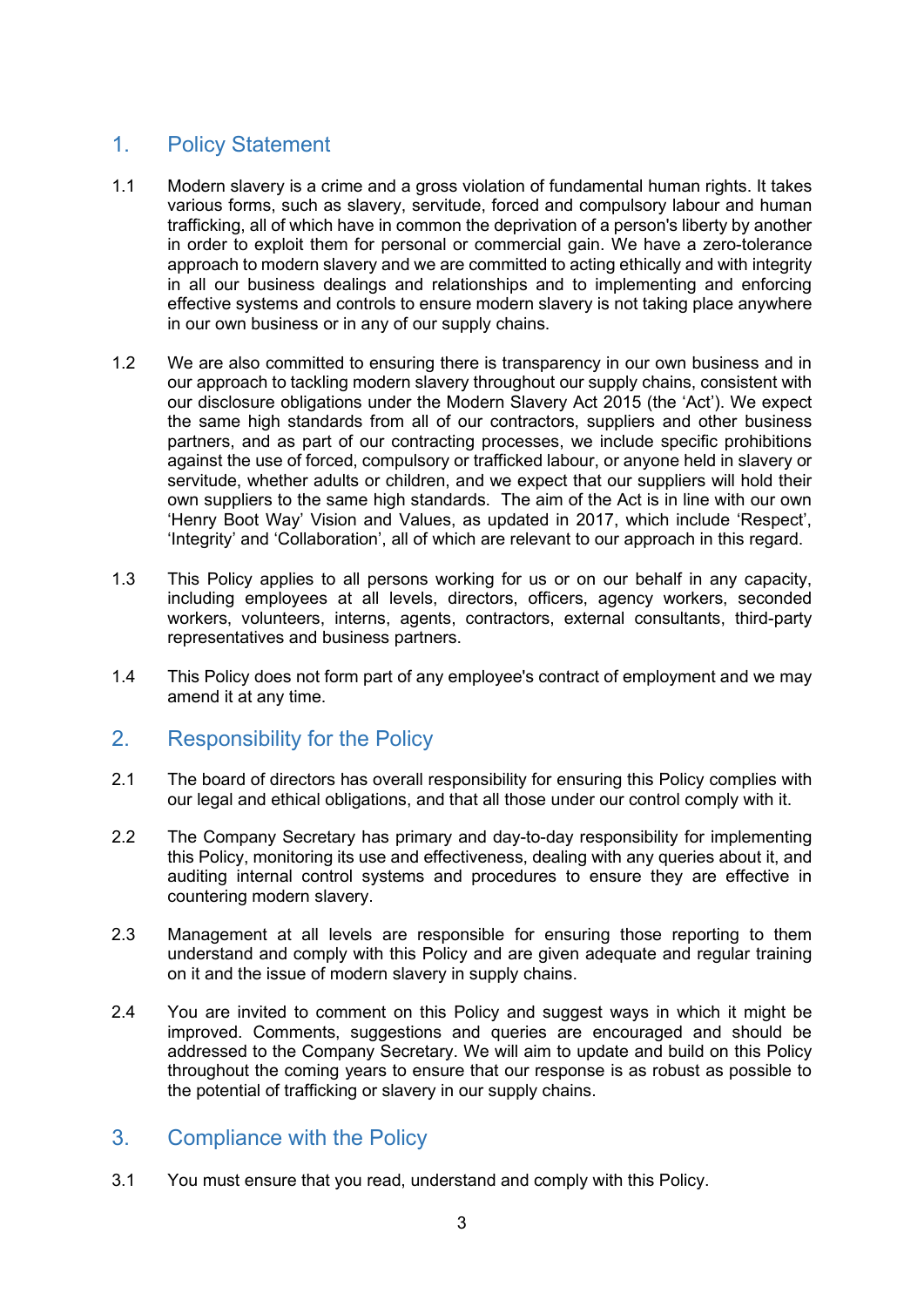- 3.2 The prevention, detection and reporting of modern slavery in any part of our business or supply chains is the responsibility of all those working for us or under our control. You are required to avoid any activity that might lead to, or suggest, a breach of this Policy.
- 3.3 If you:
	- believe or suspect that a breach of this Policy has occurred or that it may occur; and/or
	- wish to raise concerns about any issue or suspicion of modern slavery in any parts of our business or supply chains of any supplier tier

you must raise it with your Line Manager or Company Secretary or report it in accordance with our Whistleblowing Policy as soon as possible. If you are unsure about whether a particular act, the treatment of workers more generally, or their working conditions within any tier of our supply chains constitutes any of the various forms of modern slavery, please raise it in any event.

3.4 We aim to encourage openness and will support anyone who raises genuine concerns in good faith under this Policy, even if they turn out to be mistaken. We are committed to ensuring no one suffers any detrimental treatment as a result of reporting in good faith their suspicion that modern slavery of whatever form is or may be taking place in any part of our own business or in any of our supply chains. Detrimental treatment includes dismissal, disciplinary action, threats or other unfavourable treatment connected with raising a concern. If you believe that you have suffered any such treatment, you should inform your Line Manager or the Company Secretary immediately or report it in accordance with our Whistleblowing Policy. If the matter is not remedied, and you are an employee, you should raise it formally using our Grievance Procedure.

### <span id="page-3-0"></span>4. Policy Measures

- 4.1 This policy is intended to be specifically tailored to take into account the risks associated with the sector in which the Henry Boot Group of companies operates, the complexity of its supply chains, and the countries where those in its supply chains are based. For example:
	- All subsidiaries within the Henry Boot Group of companies are UK based, therefore mitigating (although not removing) the risks of trafficking and slavery occurring in countries with poorer records of trafficking and slavery than the UK.
	- All Group companies are required to comply with high labour standards in relation to its own employees, through the presence of a number of human resources and other related policies.

Therefore, the greater risk of trafficking or slavery relating to our businesses would not be likely to occur within the Group of companies itself, but be further down the supply chain we use.

- 4.2 Our supply chains include:
	- Consultants and advisers;
	- Contractors and sub-contractors;
	- Suppliers of goods, supplies and materials for all stages of the construction cycle; and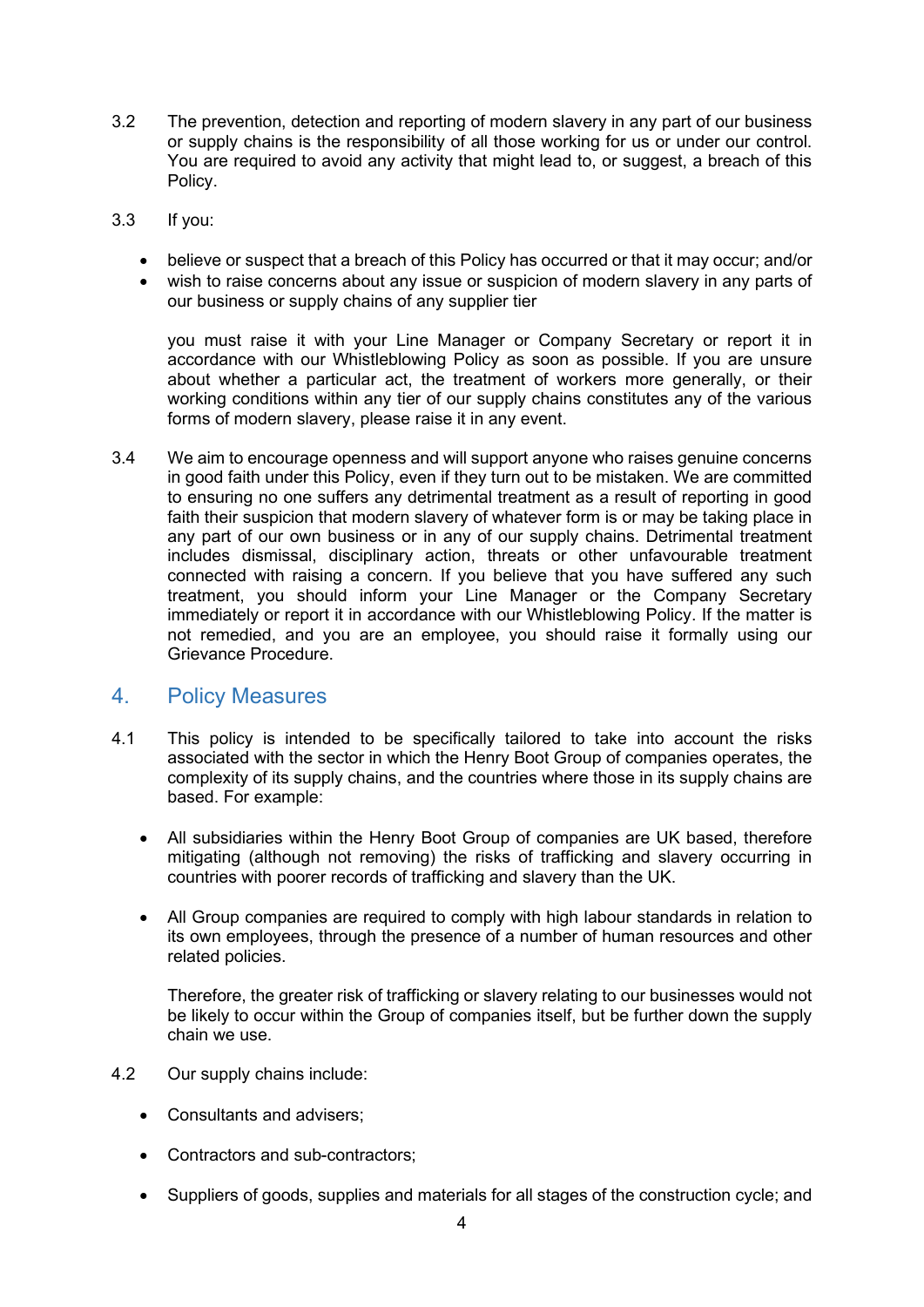- Suppliers of plant and machinery.
- 4.3 We have identified the following areas of the supply chain as comprising the highest risk of slavery and trafficking activities:
	- Human trafficking in circumstances when using sub-contracted labour forces, where coerced/trafficked gangs may be present.
	- Slavery and human trafficking in circumstances when using materials such as 'conflict minerals' (tantalum, tin, gold or tungsten), steel, or other raw materials being predominantly sourced from countries with poor records on slavery and human trafficking.
- 4.4 In order to combat the risk from these areas and in any other potential areas where trafficking or slavery may enter our supply chains, we have put in place measures comprising:
	- Contacting existing sub-contractors, and certain categories of land development consultants and professional legal advisers to ask them to confirm their adherence to our Anti-Slavery Policy.
	- Ensuring that new core suppliers, sub-contractors, professional consultants and advisers undertake to comply with our Anti-Slavery Policy through use of due diligence questionnaires and relevant contractual provisions, with appropriate termination provisions for failure to comply.
	- Ensuring that the high-risk areas as identified under paragraph 4.3 are kept under regular review to determine whether additional and/or targeted measures are required within our supply chain to combat the risk of slavery and trafficking.
	- Ensuring that our whistleblowing procedure is drafted sufficiently widely to encourage whistleblowing in relation to any identified breaches of our Anti-Slavery Policy.
	- Inclusion of anti-slavery requirements within our Sustainable Procurement Charter.
	- Inclusion of modern slavery and human trafficking risk on all Group company risk registers for monitoring going forwards, to be reviewed every six months in accordance with Group practice.
	- Production of a supplier briefing pack and site information pack with posters to publicise the issue of modern slavery and how to report it.
	- Production of a pocket guide, "toolbox talk" and posters which provide short-form information on identifying and reporting modern slavery, for distribution throughout the Group.
	- Contacting any other categories of existing suppliers, consultants and professional advisers as appropriate to ask them to confirm their adherence to our Anti-Slavery Policy.
	- Ensuring that supplier audits are capable of being carried out in the event of the report of a potential issue relating to human trafficking or slavery.
	- Introduction of mandatory Group-wide e-learning on the topic of modern slavery.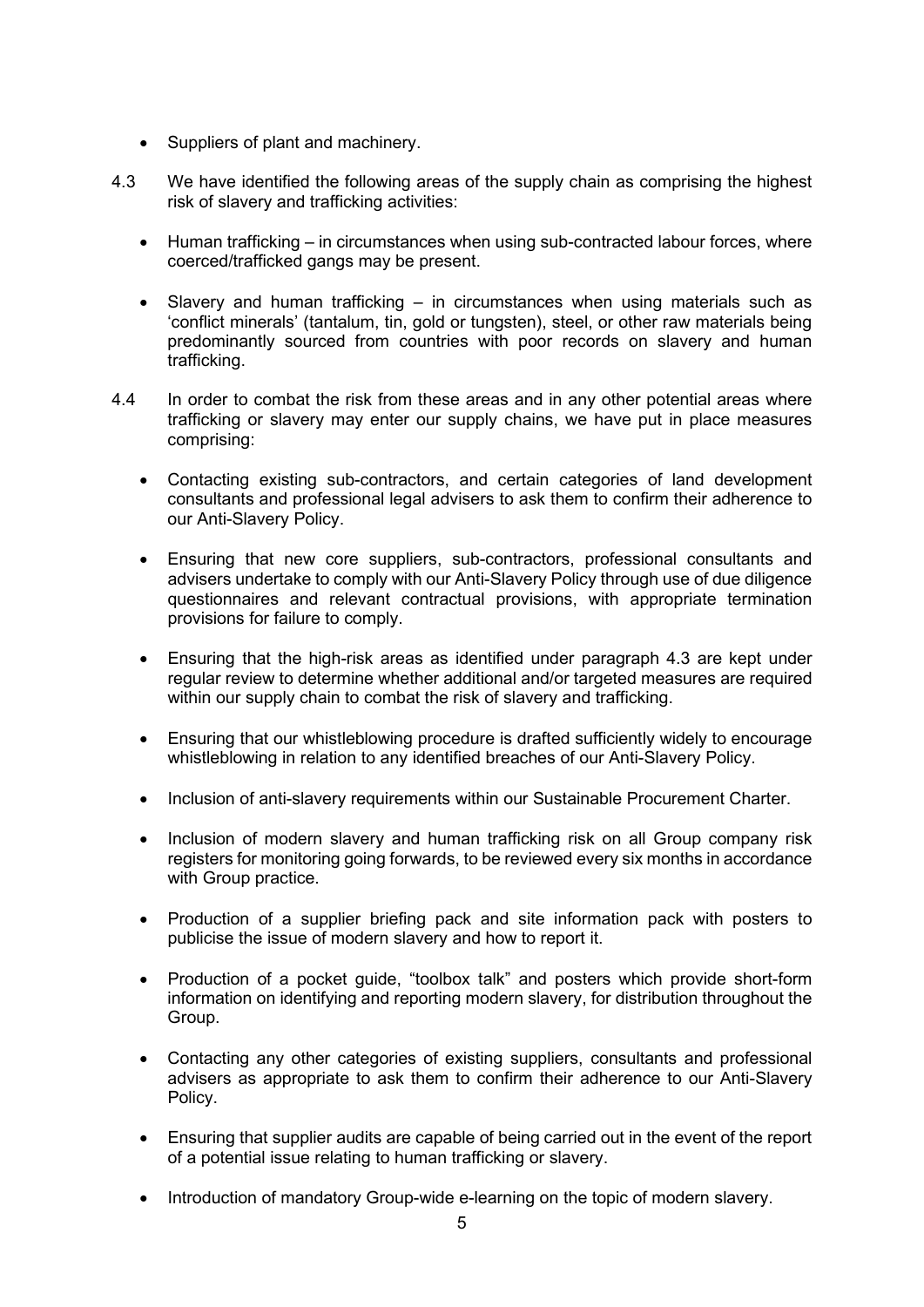- Active subscription to the Gangmasters & Labour Abuse Authority's (GLAA) Construction Protocol ensuring that we work collaboratively with the GLAA to share information that will help stop or prevent the exploitation or abuse of workers.
- Participation in the Construction Works and Associated Services Modern Slavery assessment and implementing any areas for improvement.
- Taking steps to introduce a Service Level Agreement for responding to suspected Modern Slavery incidents.
- 4.5 Suppliers and sub-contractors will be required, through their compliance with our Policy, to:
	- Have in place their own due diligence practices and contractual obligations within their ongoing supply chain, with the aim of eliminating from their supply chain any suppliers or sub-sub-contractors who have trafficking or slavery practices within their supply chains.
	- Give additional assurances in the event that a sub-contract or supply contract relates to the high-risk areas identified in paragraph 4.3.
	- Have in place their own whistleblowing procedure for identifying breaches of this Policy or the supplier or sub-contractor's own policies.
	- Have in place appropriate training on the requirements of the Act and relevant policies.

#### <span id="page-5-0"></span>5. Communication and Awareness of the Policy

- 5.1 Training on this Policy, and on the risk our business faces from modern slavery in its supply chains, forms part of the induction process for all individuals who work for us, and regular training will be provided as necessary. We have been working on introducing mandatory e-learning on the topic of identifying and reporting modern slavery and trafficking in our supply chains, this will be rolled out in 2021 to all employees within the Group.
- 5.2 Our zero-tolerance approach to modern slavery must be communicated to all suppliers, contractors and business partners at the outset of our business relationship with them and reinforced as appropriate thereafter.

#### <span id="page-5-1"></span>6. Disciplinary Processes and Supplier Adherence

- 6.1 Any employee who breaches this Policy will face disciplinary action, which could result in dismissal for misconduct or gross misconduct.
- 6.2 We may terminate our relationship with other individuals and organisations working on our behalf if they breach this Policy.

### <span id="page-5-2"></span>7. Ongoing Review

7.1 This Anti-Slavery Policy will be subject to regular and ongoing reviews to ensure its effectiveness, and to update the requirements where further measures are identified.